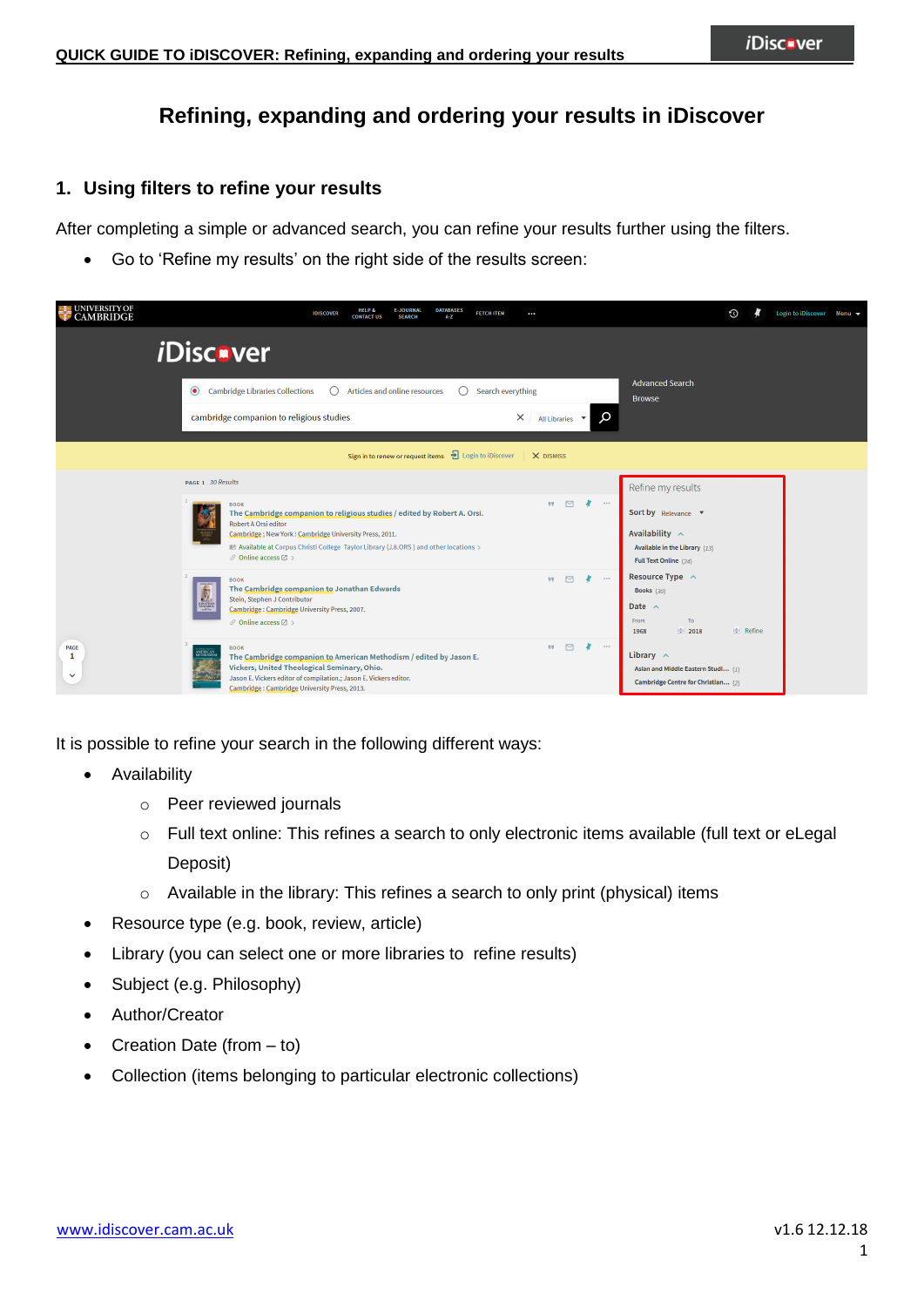#### **QUICK GUIDE TO iDISCOVER: Refining, expanding and ordering your results**

**Note:** Use the inner scroll bar to scroll up and down the list of options for refining your results:



## **2. Including filters**

In the 'Refine my results' area, you can choose to include filters to refine your search.

Click on the name of any filter (e.g. book) and this will be included:



Any refining options (filters) you select automatically appear at the top of the 'Active filters' section:



- To cancel a filter, click the X next to the filter name in this active filters list.
- Reset filters To cancel all the filters, click on the link.

### **3. Excluding filters**

- In the 'Refine my results' area, you can choose to exclude filters to refine your search.
- Hover over the title of the filter (e.g. books) and a  $\&$  icon will appear.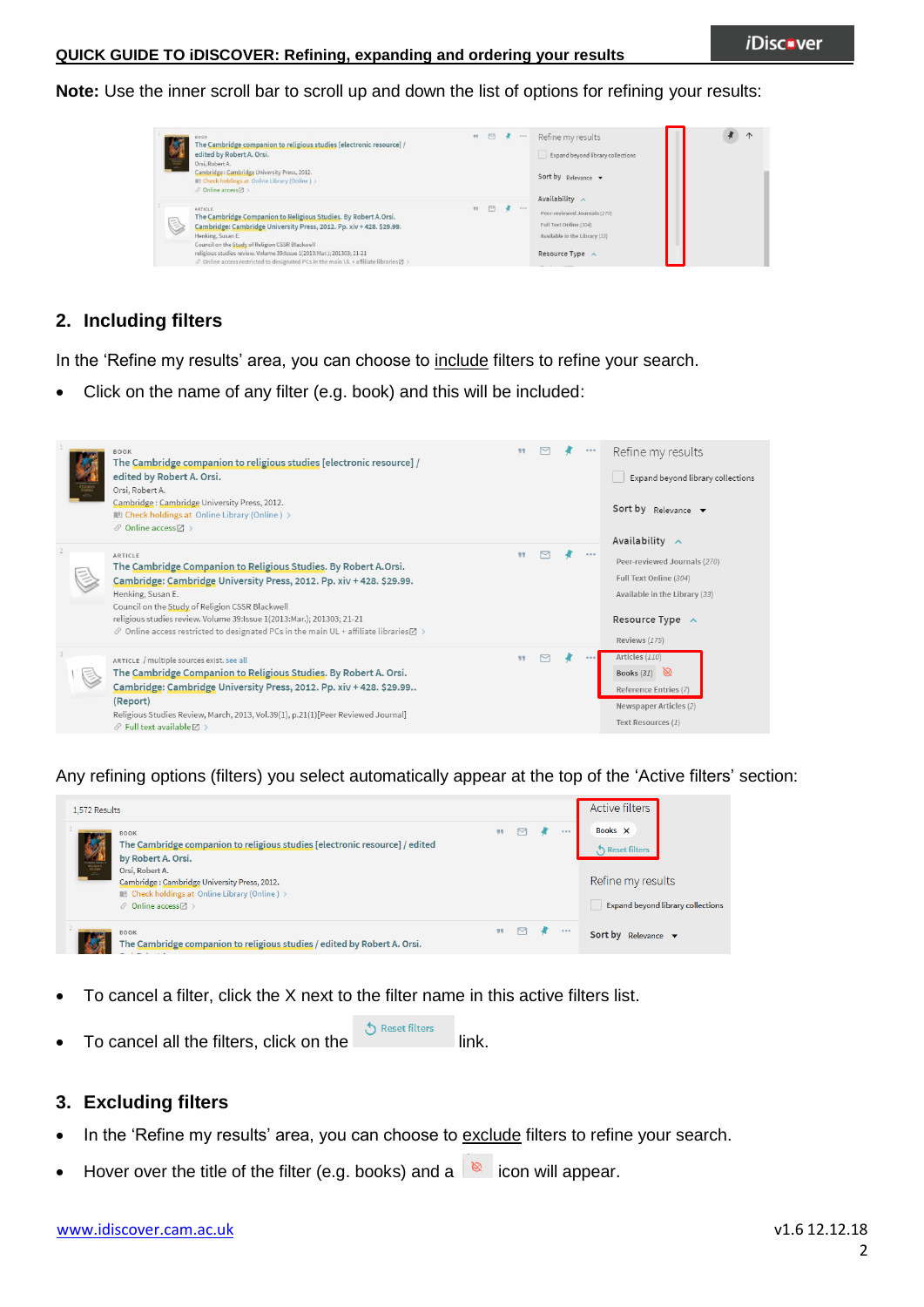Click on  $\overline{\otimes}$  to exclude the filter. The option will turn red and an 'Exclude this' label appears:



Any refining options (filters) you select automatically appear at the top of the 'Active filters' section. Excluded results appear in red with a line through the title:

| UNIVERSITY OF<br>CAMBRIDGE | <b>DATABASES</b><br><b>HELP &amp;</b><br><b>E-JOURNAL</b><br><b>FETCH ITEM</b><br><b>IDISCOVER</b><br>$\cdots$<br>$A - Z$<br><b>CONTACT US</b><br><b>SEARCH</b>                                                                                                                                                                                                                       | Login to iDiscover Menu ▼<br>$\odot$ |
|----------------------------|---------------------------------------------------------------------------------------------------------------------------------------------------------------------------------------------------------------------------------------------------------------------------------------------------------------------------------------------------------------------------------------|--------------------------------------|
|                            | <i><b>iDiscover</b></i>                                                                                                                                                                                                                                                                                                                                                               |                                      |
| $\odot$                    | <b>Advanced Search</b><br><b>Cambridge Libraries Collections</b><br>Articles and online resources<br>Search everything<br><b>Browse</b>                                                                                                                                                                                                                                               |                                      |
|                            | $\times$<br>O<br>cambridge companions to religious studies<br>All Libraries ▼                                                                                                                                                                                                                                                                                                         |                                      |
|                            | Sign in to renew or request items<br>Degin to iDiscover<br>X DISMISS                                                                                                                                                                                                                                                                                                                  |                                      |
|                            | PAGE 1 26 Results<br>Active filters                                                                                                                                                                                                                                                                                                                                                   |                                      |
|                            | $99 \quad \Box$<br>.<br><b>BOOK</b><br>Books X<br>The Cambridge companion to religious studies / edited by Robert A. Orsi.<br>Reset filters<br>Robert A Orsi editor<br>Cambridge; New York: Cambridge University Press, 2011.<br>Available at Corpus Christi College Taylor Library (J.8.ORS ) and other locations ><br>Refine my results<br>$\mathcal O$ Online access $\boxtimes$ > |                                      |
|                            | Sort by Relevance<br>$\triangleright$<br>$\cdots$<br>99<br><b>BOOK</b><br>The Cambridge companion to new religious movements edited by Olav<br>l,<br>Availability $\sim$<br>Hammer and Mikael Rothstein.<br>Available in the Library (11)<br>Olav Hammer; Mikael Rothstein<br>Cambridge: Cambridge University Press, 2012.<br>Full Text Online (21)                                   |                                      |

- To cancel a filter, click the X next to the filter name in this active filters list.
- To cancel all the filters, click on the link.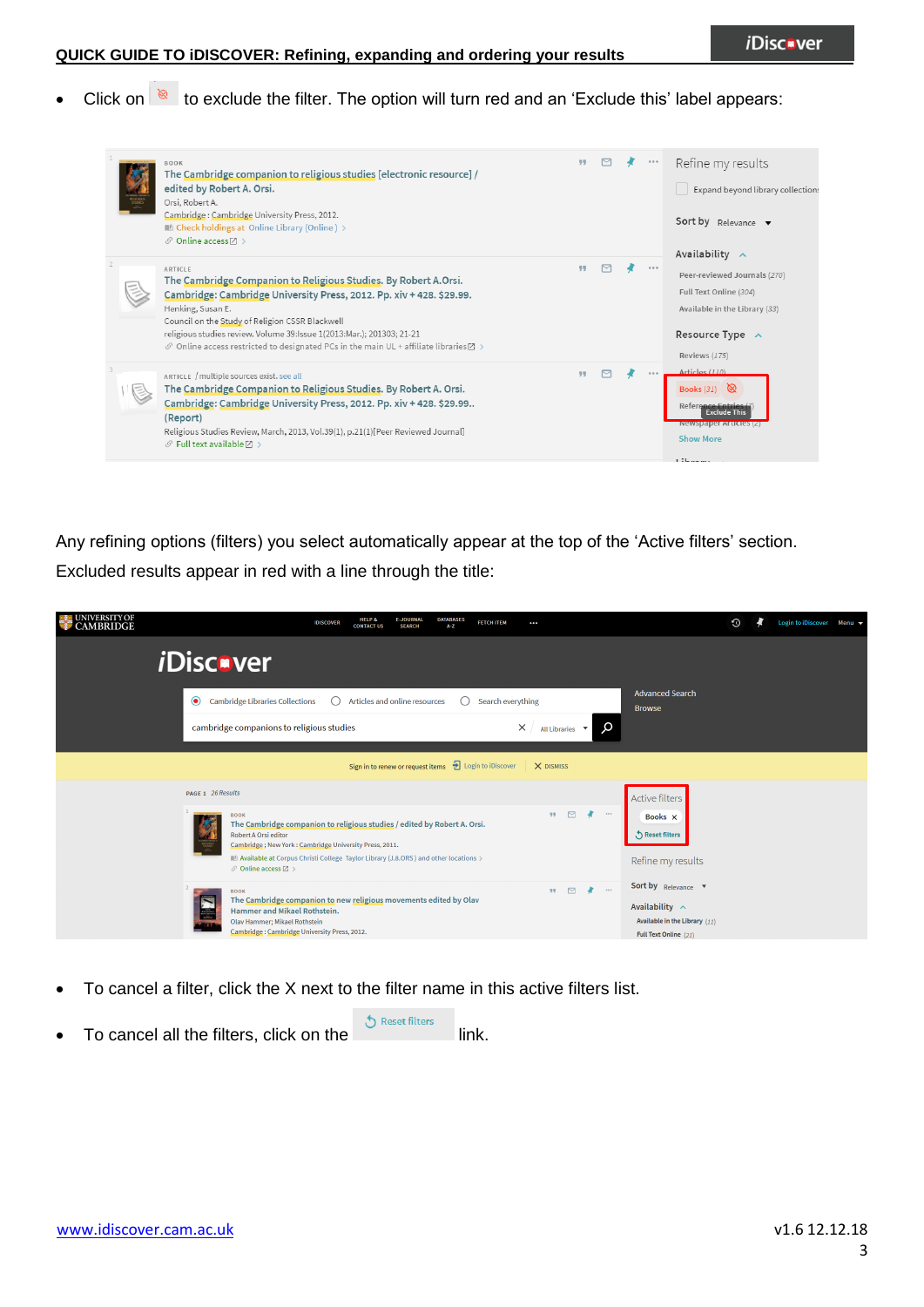| Tip: You can select multiple facets to apply at once. Just tick to include or exclude the |                                                                                                                                                                                                                                                                                                                                                                                                                                                                                                   |  |  |  |  |  |  |  |
|-------------------------------------------------------------------------------------------|---------------------------------------------------------------------------------------------------------------------------------------------------------------------------------------------------------------------------------------------------------------------------------------------------------------------------------------------------------------------------------------------------------------------------------------------------------------------------------------------------|--|--|--|--|--|--|--|
| <b>APPLY FILTERS</b><br>relevant facets and then click the<br>button - e.g.               |                                                                                                                                                                                                                                                                                                                                                                                                                                                                                                   |  |  |  |  |  |  |  |
|                                                                                           | Refine my results<br>Sort by Relevance v<br>Availability $\sim$<br>$\sqrt{ }$ Available in the Library (13)<br>Full Text Online (24)<br>Resource Type $\sim$<br>$\vee$ Books (30)<br>Date $\wedge$<br>To<br>From<br><b>A</b> Refine<br>$\div$ 2018<br>1968<br>Library $\sim$<br>Asian and Middle Eastern Studies Li (1)<br>Cambridge Centre for Christianity  (2)<br>Cambridge Theological Federation (4)<br>Christ's College Library (3)<br>$array)$ (3)<br><b>APPLY FILTERS</b><br><b>CLEAR</b> |  |  |  |  |  |  |  |

## **4. Sticky facets**

You can make active facets persistent for an entire session. To make a facet persistent, hover the cursor over the facet in the Active filters section and then click the padlock  $\Box$ 



To remove a sticky facet, just click on the facet's padlock again **.** You can also remove a sticky facet by deleting the facet or resetting all filters.

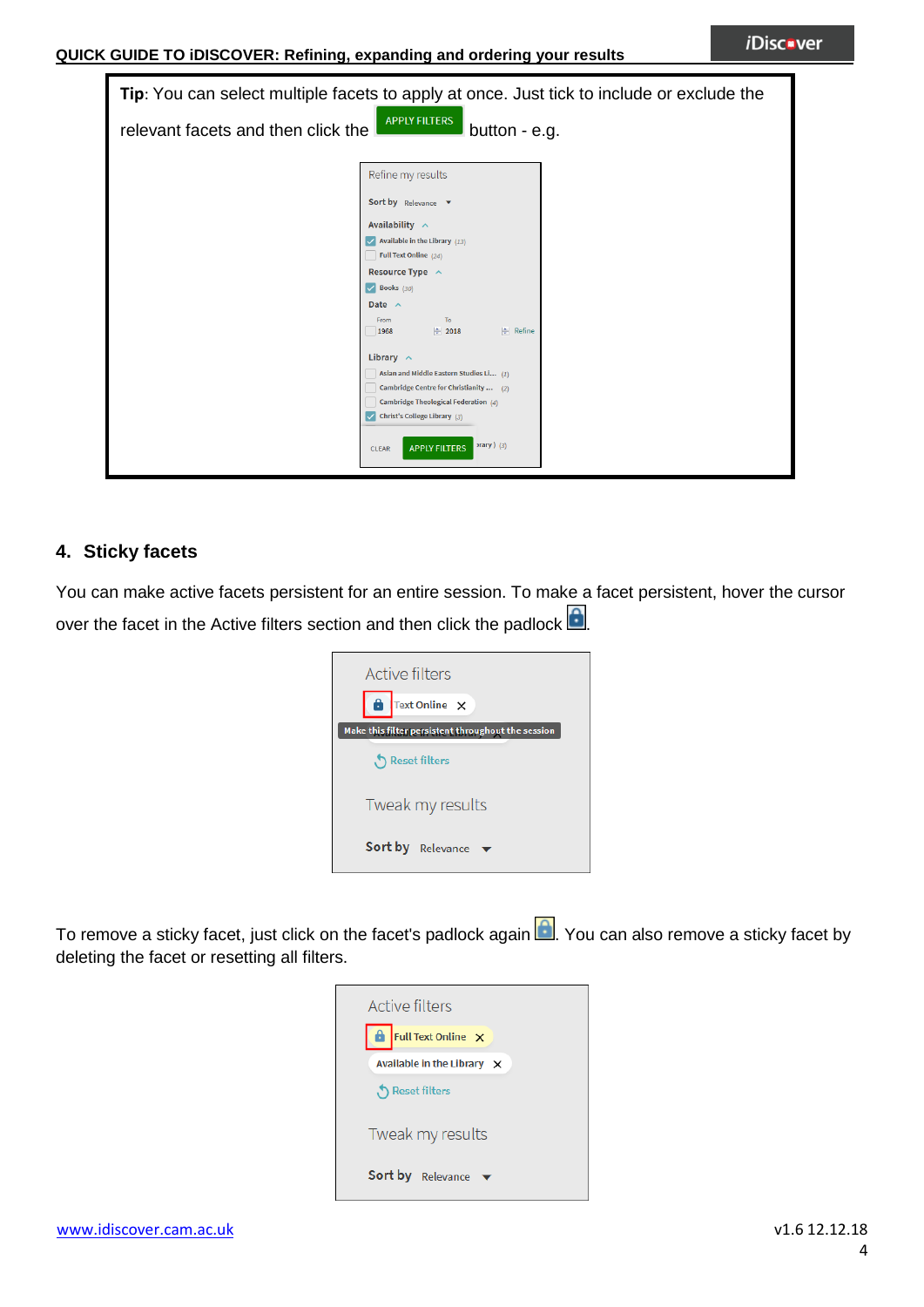## **5. Expanding your results beyond library collections**

Within iDiscover, you have an option to expand your search beyond the University's collections to include results from databases and resources that the University does not have in its own collections of print and online material. Interlibrary loan requests may be made to access copies of such material (via your local librarian or ILL service in the University Library).

'Expand beyond library collections' returns results that include content to which the University does not subscribe. You will not have access to the content, but it may be useful to your research to locate such items.

To do this:

- Go to the 'Refine my results' on the right hand side of the results screen.
- Check the 'Expand beyond library collections' box.

This will return a larger number of results:

| UNIVERSITY OF<br>CAMBRIDGE | <b>IDISCOVER</b>                                                                                                                                                                                                                  | <b>HELP &amp;</b><br><b>CONTACT US</b> | <b>E-JOURNAL</b><br><b>SEARCH</b> | <b>DATABASES</b><br>$A - Z$   | <b>FETCH ITEM</b>                                                 | $\cdots$          |               | $\odot$                                                                          |  | <b>Login to iDiscover</b> | Menu $\blacktriangledown$ |
|----------------------------|-----------------------------------------------------------------------------------------------------------------------------------------------------------------------------------------------------------------------------------|----------------------------------------|-----------------------------------|-------------------------------|-------------------------------------------------------------------|-------------------|---------------|----------------------------------------------------------------------------------|--|---------------------------|---------------------------|
|                            | <i><b>iDisc</b></i> ver                                                                                                                                                                                                           |                                        |                                   |                               |                                                                   |                   |               |                                                                                  |  |                           |                           |
|                            | Cambridge Libraries Collections<br>cambridge companion                                                                                                                                                                            | $\circledcirc$                         |                                   | Articles and online resources |                                                                   | Search everything | Q<br>$\times$ | <b>Advanced Search</b><br><b>Browse</b>                                          |  |                           |                           |
|                            |                                                                                                                                                                                                                                   |                                        |                                   |                               | Sign in to renew or request items <sup>1</sup> Login to iDiscover | X DISMISS         |               |                                                                                  |  |                           |                           |
| PAGE<br>1                  | PAGE 1 340,312 Results<br><b>ARTICLE</b><br>"Introduction: The Transnational Turn, " in the Cambridge<br><b>Companion to Transnational American Literature</b><br>Goyal, Yogita<br>$\mathcal O$ Full text available $\boxtimes$ > |                                        |                                   |                               |                                                                   | $\Box$<br>33.     | $\rightarrow$ | Refine my results<br>Expand beyond library<br>collections<br>Sort by Relevance v |  |                           |                           |
| $\checkmark$               | <b>SETICLE</b>                                                                                                                                                                                                                    |                                        |                                   |                               |                                                                   | 12.77             | ×<br>1000     | Availability $\wedge$                                                            |  |                           |                           |

## **6. Ordering your search results**

You can choose to sort your search results in different ways using the 'Sort by' option on the right of the search results screen:

| <b>UNIVERSITY OF</b><br><b>CAMBRIDGE</b> |                                                                                                         | <b>HELP &amp;</b><br><b>IDISCOVER</b><br><b>CONTACT US</b> | <b>E-JOURNAL</b><br><b>SEARCH</b>                                                                                  | <b>DATABASES</b><br>$A - Z$ | <b>FETCH ITEM</b>    | $\cdots$                                |               | O                   | <b>Login to iDiscover</b>                                                                      | Menu v |  |  |  |  |
|------------------------------------------|---------------------------------------------------------------------------------------------------------|------------------------------------------------------------|--------------------------------------------------------------------------------------------------------------------|-----------------------------|----------------------|-----------------------------------------|---------------|---------------------|------------------------------------------------------------------------------------------------|--------|--|--|--|--|
|                                          | <i><b>iDiscover</b></i>                                                                                 |                                                            |                                                                                                                    |                             |                      |                                         |               |                     |                                                                                                |        |  |  |  |  |
|                                          | <b>Cambridge Libraries Collections</b><br>Articles and online resources<br>Search everything<br>$\odot$ |                                                            |                                                                                                                    |                             |                      | <b>Advanced Search</b><br><b>Browse</b> |               |                     |                                                                                                |        |  |  |  |  |
|                                          | cambridge companion                                                                                     |                                                            |                                                                                                                    |                             |                      |                                         | ×             |                     |                                                                                                |        |  |  |  |  |
|                                          |                                                                                                         |                                                            | Sign in to renew or request items                                                                                  |                             | + Login to iDiscover | X DISMISS                               |               |                     |                                                                                                |        |  |  |  |  |
|                                          | PAGE 1 340,312 Results                                                                                  |                                                            |                                                                                                                    |                             |                      |                                         |               | Refin               | Relevance                                                                                      |        |  |  |  |  |
| PAGE<br>$\checkmark$                     | <b>ARTICLE</b><br>Goyal, Yogita                                                                         |                                                            | "Introduction: The Transnational Turn, " in the Cambridge<br><b>Companion to Transnational American Literature</b> |                             |                      | $\triangleright$<br>99                  | ×<br>$\cdots$ | Ex<br>☑<br>$\infty$ | Date-newest<br>Date-oldest<br>Author<br>Sort b<br><b>Title</b><br>Availa<br><b>Open Arress</b> |        |  |  |  |  |
|                                          | $\mathcal O$ Full text available $\boxtimes$ ><br><b>ARTICLE</b>                                        |                                                            |                                                                                                                    |                             |                      | 99<br>罓                                 |               |                     |                                                                                                |        |  |  |  |  |